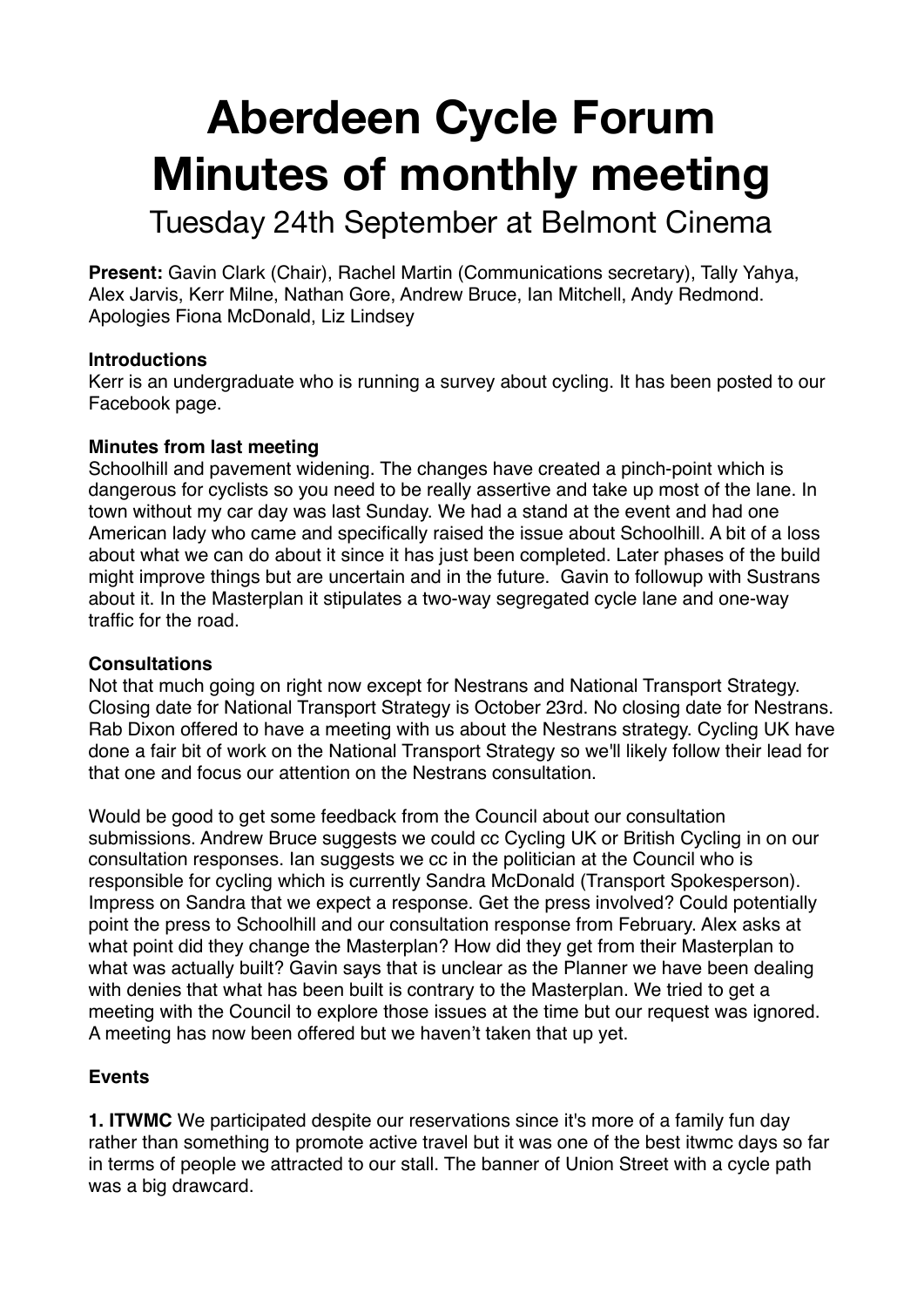Ian says it was definitely worthwhile doing and a lot of people came along and offered their views. Worth doing next year too.

Andrew Bruce thinks a lot of people would have left thinking bikes are toys rather than a legitimate form of transport. People cycling on Union Street were harassed by the Stewards for cycling on the street. Union Street was busier than Belmont Street. Nathan asked about the purpose of the bus? It created a bottleneck which meant the stewards were nervous about cyclists passing the bus.

Rachel says it was great for distributing postcards. Lots of people had never seen the postcards but took several to post to the Council.

Lots of positive feedback from people about the cycle paths in the two visualisations. Worth developing our relationship with Rab Dixon at Nestrans and also the new Chair of GCP - Tom Collier - who stopped by and chatted to us.

Someone from Transport London chatted to Rachel who suggested we try to partner with the bus companies and work together because we have lots of shared goals like reduced private motor vehicle use. Ian says bus drivers have very strict rules they need to follow and finds them more courteous road users than motorists. Gavin says they have previously campaigned to free the streets from cars so lots in common with us.

Alex had a look at the Masterplan document and it mentions removal of private vehicular traffic from bridge street to Castlegate so it should get a bike path. Rachel says there's no plan for a bike path which is why she started the petition for a bike path on Union Street.

**2. PoP2020** We need funding - ask Sustrans, crowd-funding? and approach businesses who may have budgets for corporate social responsibility. We have renamed our event from PoP to Reclaim the streets and have planned for May 3rd 2020 11am - 1pm. Andrew Bruce - Boys Brigade - as part of the community badge they need to do charity stuff. Could get some of the groups in Aberdeen to come along if they were able to get bikes.

Alex - thinking in terms of dates should start crowdfunding as far back as possible just in case the lottery funding doesn't come through. Rachel to create crowdfunding page now. Gavin asked about AWPR bikes - Tally says those bikes will be repurposed and used by the Council to cycle between offices. PoP will still happen in Edinburgh. Ian knows about Scottish website that lists options for charity funding.

**3. Campaigns and activities** Both ideas from last month are now live. Best in Cycling Awards is now live. Need to publicise it. Will start after the cycling lessons. Will get winners to our meeting in January and hand out certificates. Cycling lessons are happening on Saturday 28th September. Nathan Gore is volunteering to take some lessons along with Adventure Aberdeen.

**4. Any other business** Ian was planning to look into an online map tool to allow people to share images of points on a map. Sent off an email to Google and got a response explaining how to do it. Ian hasn't had a chance to look closely at it yet but will do so before the next meeting.

Tally - Happy to help. Rachel suggested looking for places to apply for funding.